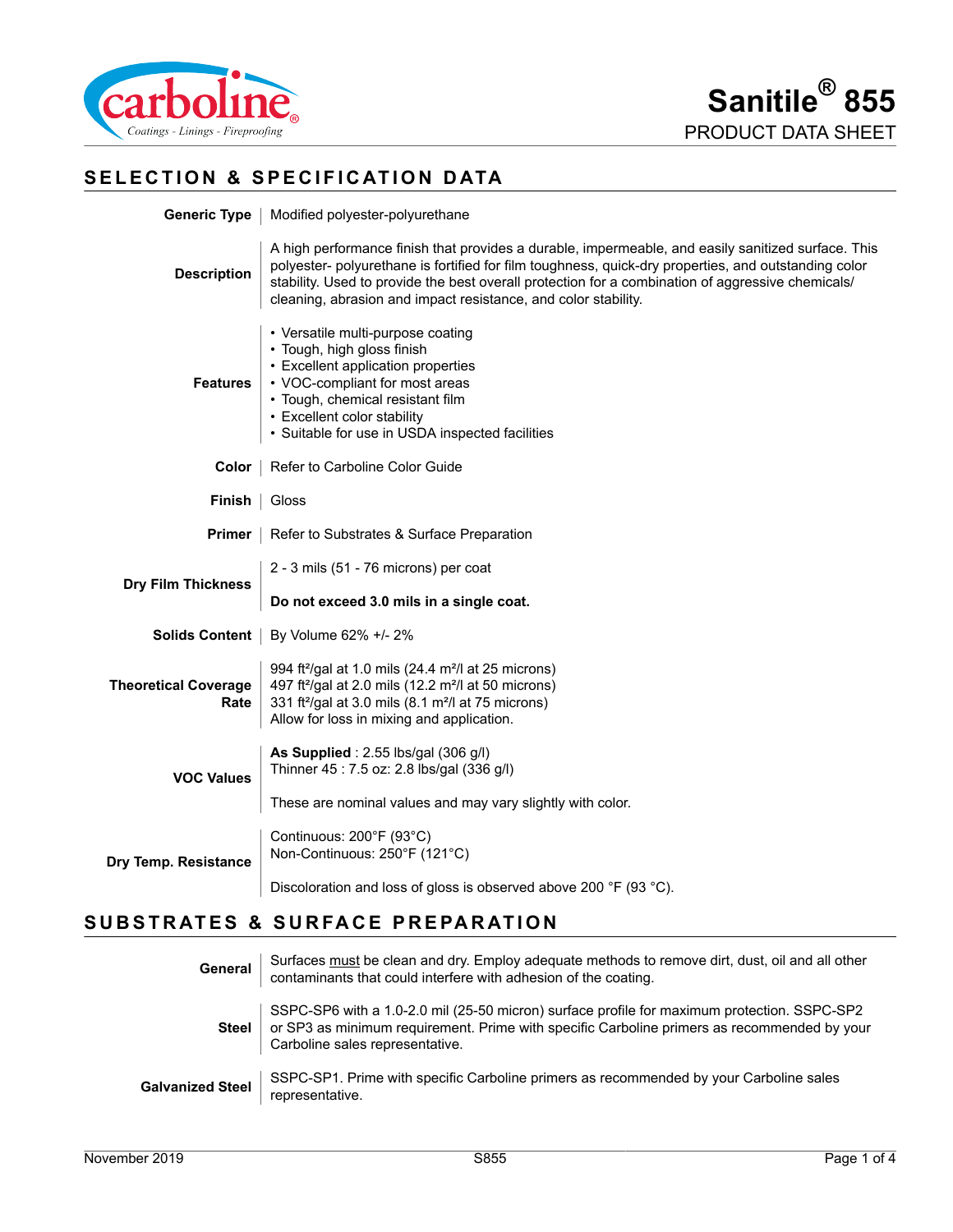

### **SUBSTRATES & SURFACE PREPARATION**

| <b>Concrete or CMU</b>                       | Concrete shall be designed, placed, cured, and prepared per NACE No. 6/SSPC-SP 13, latest<br>edition. Abrade to remove all laitance, loose concrete, etc. and to create surface profile in<br>accordance with the appropriate ICRI CSP 2-5. |
|----------------------------------------------|---------------------------------------------------------------------------------------------------------------------------------------------------------------------------------------------------------------------------------------------|
| <b>Drywall &amp; Plaster</b>                 | Joint compound and plaster should be fully cured prior to coating application. Prime with Sanitile<br>120.                                                                                                                                  |
| <b>Previously Painted</b><br><b>Surfaces</b> | Lightly sand or abrade to roughen and degloss the surface. Existing paint must attain a minimum<br>3B rating in accordance with ASTM D3359 "X-Scribe" adhesion test. Prime with Sanitile 120 or<br>others.                                  |

### **MIXING & THINNING**

| <b>Mixing</b>   | Power mix until uniform in consistency. When using fortifier, combine components and power mix<br>together. DO NOT MIX PARTIAL KITS.                                                                                                                                                                                                                                 |
|-----------------|----------------------------------------------------------------------------------------------------------------------------------------------------------------------------------------------------------------------------------------------------------------------------------------------------------------------------------------------------------------------|
| <b>Thinning</b> | Normally not required but may thin as follows:<br>Spray: Up to 7.5 oz/gal (6%) w/Thinner 45<br>Brush: Up to 7.5 oz/gal (6%) w/Thinner 45<br>Roller: Up to 7.5 oz/gal (6%) w/Thinner 45<br>Use of thinners other than those supplied or recommended by Carboline may adversely<br>affect product performance and void product warranty, whether expressed or implied. |
| Ratio           | 8:1 Ratio (A to Fortifier)                                                                                                                                                                                                                                                                                                                                           |

**Pot Life** | 6 hours at 75 °F (24 °C). Pot life ends when material begins to gel.

#### **APPLICATION EQUIPMENT GUIDELINES**

Listed below are general equipment guidelines for the application of this product. Job site conditions may require modifications to these guidelines to achieve the desired results.

| <b>Spray Application</b><br>(General)  | The following spray equipment has been found suitable and is available from manufacturers such<br>as Binks, DeVilbiss and Graco.                                                                                                             |  |
|----------------------------------------|----------------------------------------------------------------------------------------------------------------------------------------------------------------------------------------------------------------------------------------------|--|
| <b>Conventional Spray</b>              | Pressure pot equipped with dual regulators, 3/8" I.D. minimum material hose, 0.052" I.D. fluid tip<br>and appropriate air cap.                                                                                                               |  |
| <b>Airless Spray</b>                   | Pump Ratio: 30:1 (min.)*<br>GPM Output: 3.0 (min.)<br>Material Hose: 3/8" I.D. (min.)<br>Tip Size: 0.013-0.015"<br>Output PSI: 2500-3000<br>Filter Size: 60 mesh<br>*PTFE packings are recommended and available from the pump manufacturer. |  |
| <b>Brush &amp; Roller</b><br>(General) | Multiple coats may be required to achieve desired appearance, hiding and recommended dry film<br>thickness. Avoid excessive re-brushing or re-rolling.                                                                                       |  |
| Brush                                  | Use a natural bristle brush.                                                                                                                                                                                                                 |  |
| Roller                                 | Use a short-nap synthetic roller cover with phenolic core.                                                                                                                                                                                   |  |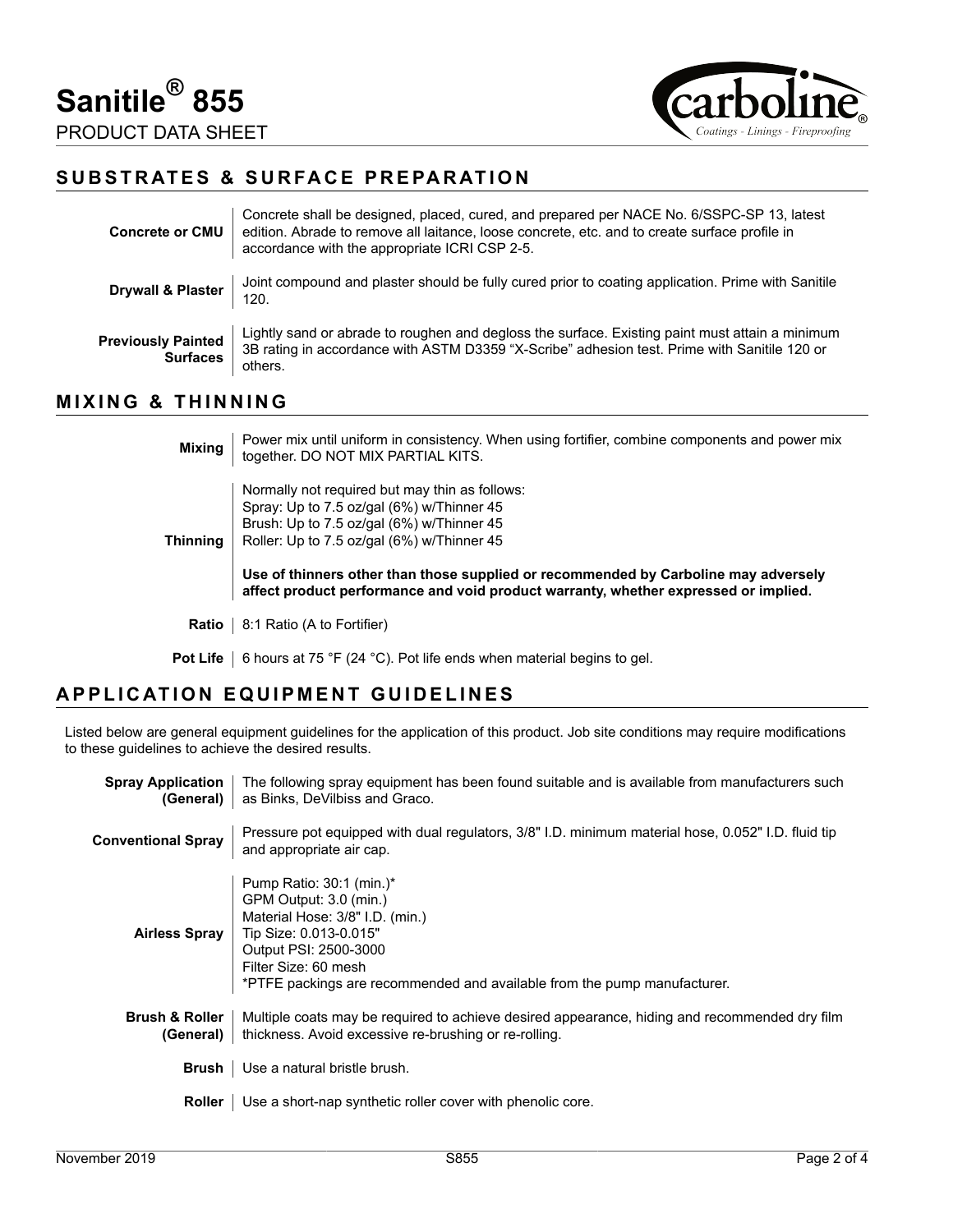

# **APPLICATION CONDITIONS**

| <b>Condition</b> | <b>Material</b>                | Surface                             | <b>Ambient</b>                | lumiditv |
|------------------|--------------------------------|-------------------------------------|-------------------------------|----------|
| Minimum          | 1000<br><b>OEOE</b><br>ບບ<br>◡ | 1000<br>ว⊏∘⊏<br>ູບບ                 | 100 <sub>o</sub><br>∩г∘г<br>ັ | 0%       |
| Maximum          | (49°C)<br>⊐∘∩יו<br>J.<br>~~    | $(74^{\circ}$ C)<br>$165^{\circ}$ F | $(49^{\circ}C)$<br>120°F      | 95%      |

This product simply requires the substrate temperature to be above the dew point. Condensation due to substrate temperatures below the dew point can cause flash rusting on prepared steel and interfere with proper adhesion to the substrate. Special application techniques may be required above or below normal application conditions.

# **CURING SCHEDULE**

| Surface Temp.                     | Dry to Touch | Dry to Handle | <b>Final Cure</b> |
|-----------------------------------|--------------|---------------|-------------------|
| 45°F (7°C)                        | 8 Hours      | 7 Days        | 28 Days           |
| $60^{\circ}$ F (16 $^{\circ}$ C)  | 4 Hours      | 2 Days        | 14 Days           |
| 75°F (24°C)                       | Hour         | 8 Hours       | 7 Days            |
| $90^\circ$ F (32 $^\circ$ C)      | Hour         | 8 Hours       | 5 Days            |
| $105^{\circ}$ F (41 $^{\circ}$ C) | Hour         | 6 Hours       | 3 Days            |

These times are based on a 2.0-3.0 mil (50-75 micron) dry film thickness. Higher film thickness, insufficient ventilation, high humidity or cooler temperatures will require longer cure times and could result in solvent entrapment or premature failure. **Note:** Dry to recoat time is 24 hours at 75 °F (24 °C).

# **CLEANUP & SAFETY**

**Cleanup** Use Thinner 2 or Acetone. In case of spillage, absorb and dispose of in accordance with local applicable regulations.

**Safety** Read and follow all caution statements on this product data sheet and on the SDS for this product. Employ normal workmanlike safety precautions. Use adequate ventilation. Keep container closed when not in use.

# **PACKAGING, HANDLING & STORAGE**

|                                | Part A: 24 months at 75 °F (24 °C)<br>Part B: 24 months at 75 °F (24 °C)                                                    |
|--------------------------------|-----------------------------------------------------------------------------------------------------------------------------|
| <b>Shelf Life</b>              | *Shelf Life: (actual stated shelf life) when kept at recommended storage conditions and in original<br>unopened containers. |
| Storage Temperature &          | 40- 110 °F (4-43 °C)                                                                                                        |
| Humidity                       | 0-90% Relative Humidity                                                                                                     |
| <b>Storage</b>                 | Store Indoors.                                                                                                              |
| Shipping Weight                | 1.125 Gallon Kit - 14 lbs (5.5 kg)                                                                                          |
| (Approximate)                  | 5.625 Gallon Kit - 68 lbs (28 kg)                                                                                           |
| <b>Flash Point (Setaflash)</b> | Part A (855): 102 °F (39 °C)<br>Fortifier: 98 $\degree$ F (36 $\degree$ C)                                                  |